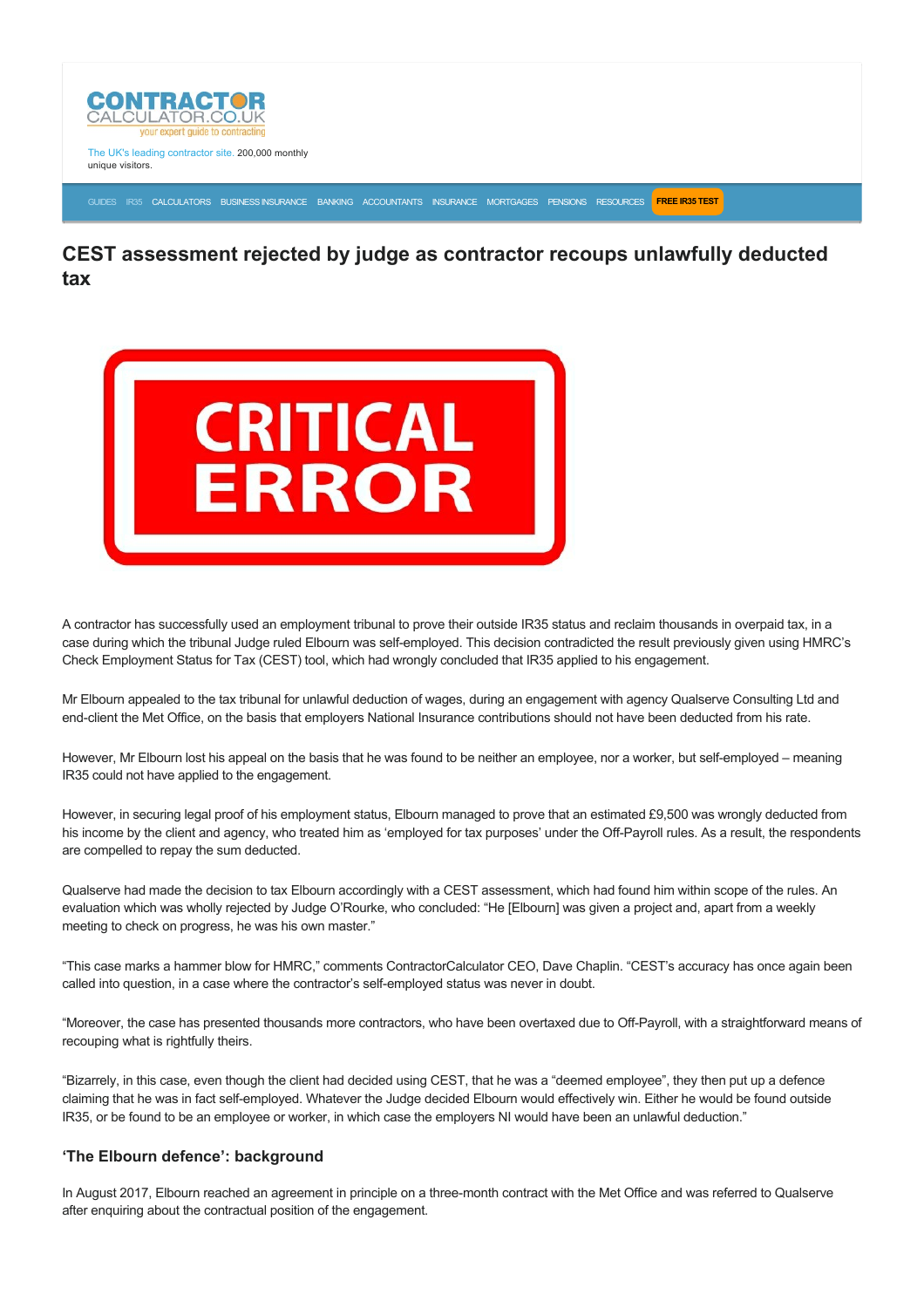In the meantime, the Met Office completed a CEST assessment without a copy of Elbourn's contract to hand. Instead, it based its assessment on what Elbourn describes as 'a boilerplate business analyst job description', a practice which is actively encouraged by the taxman, as the recent emergence of an [HMRC webinar on IR35](https://www.contractorcalculator.co.uk/leaked_hmrc_webinar_taxman_misled_nhs_ir35_544810_news.aspx) has shown.

CEST found him to be within IR35, which led to a dispute between Elbourn and Qualserve over employer's NI, which Qualserve insisted be deducted from Elbourn's rate. Despite this, Elbourn and his limited company entered into a contract with Qualserve to provide services to the Met Office in September 2017.

Continuing to work for several months while suffering excessive tax deductions, Elbourn's contract was eventually terminated in January 2018, and he presented a claim under s.230 of the Employment Rights Act 1996 in March 2018.

Though Elbourn failed with his claim, the ruling shows that his limited company should have been paid without deduction of tax from the outset, on the basis that Chapter 10 of the Income Tax (Earnings and Pensions) Act 2003 (the Off-Payroll rules) did not apply. As a result, Elbourn is awaiting a refund of roughly £9,500, including an estimated £3,300 in unlawfully deducted employer's NI.

"The claim was always going to fail, for the simple fact that Elbourn's contract and working practices pointed conclusively towards a contract for services. But that was the whole point," notes Chaplin. "Submitting an employment tribunal claim is free and, as this case has shown, can be used to secure almost undeniable proof over an individual's IR35 status."

### **Elbourn judgment could prove catalyst for further claims**

[This is a tactic which we understand has only been used once before, by IT contractor John Williams in the case Williams v Hewlett Packard](https://www.casemine.com/judgement/uk/5a8ff77960d03e7f57eace7a) Ltd & Anor (2002). However, Martyn Valentine, director of IR35 specialists [The Law Place](http://www.thelawplace.co.uk/) – who advised Elbourn – believes this outcome could open the floodgates for many similar claims:

"It's surprising that this route has only been rarely experimented with before. Obviously, use of the employment tribunal system would appear contrary to normal thinking for a contractor who typically goes to lengths to prove their outside IR35 status.

"But, as this case has shown, it can be used to help secure fair tax treatment for contractors who really have nothing to lose. If the Judge decides that they are self-employed, they will be outside IR35 and receive a refund of overpaid tax. If the Judge deems them to be employed, then they at least manage to secure employment rights. This could prove the catalyst for many similar claims."

#### **CEST assessment rejected by Judge**

[In a webinar delivered to NHS Trusts,](https://www.contractorcalculator.co.uk/leaked_hmrc_webinar_taxman_misled_nhs_ir35_544810_news.aspx) HMRC's IR35 policy advisor Mark Frampton stated that the client "is often best placed to judge whether the person would have been an employee or self-employed". According to Chaplin, this outcome provides irrefutable proof that this is not true:

"The client aided – or rather hindered – by CEST, arrived at an assessment which was directly opposed to that reached by an employment tribunal Judge. It goes to show that end hirers are not well informed enough to make accurate status decisions, especially when they are encouraged by HMRC to overlook the individual contract and working practices."

Chaplin adds: "Though HMRC continues to champion CEST's accuracy, we now have the first of what I expect to be many cases where a Judge makes a status decision that contradicts CEST. This case adds to the [mound of evidence already available](https://www.contractorcalculator.co.uk/cest_failings_contractorcalculator_investigation.aspx) demonstrating that HMRC's tool is woefully inaccurate."

### **Tribunal ruling 'a serious issue for HMRC'**

While great news for contractors, this outcome will surely prove disastrous for HMRC, as well as non-compliant contractor clients and agencies, as Valentine explains:

"This exposes a seismic hole in the legislation. It's a serious issue for HMRC concerning the drafting of Chapter 10 that a contractor can make an employment status claim when outside IR35, potentially forcing the respondent to argue a position that puts them in jeopardy of having to refund significant deductions from the contractor's income.

"The judicial impact could be considerable when you think about the costs that public authorities incur when defending against these cases. Then you consider that HMRC would have to refund the tax deducted by respondents who will have to pay the contractors. This could get very messy, very quickly for HMRC, but it will be a mess of its own making."

He concludes: "This should also serve as a stern warning to clients and agencies who are happy to enforce incorrect tax treatment on contractors, and who fail to carry out a proper status assessment."